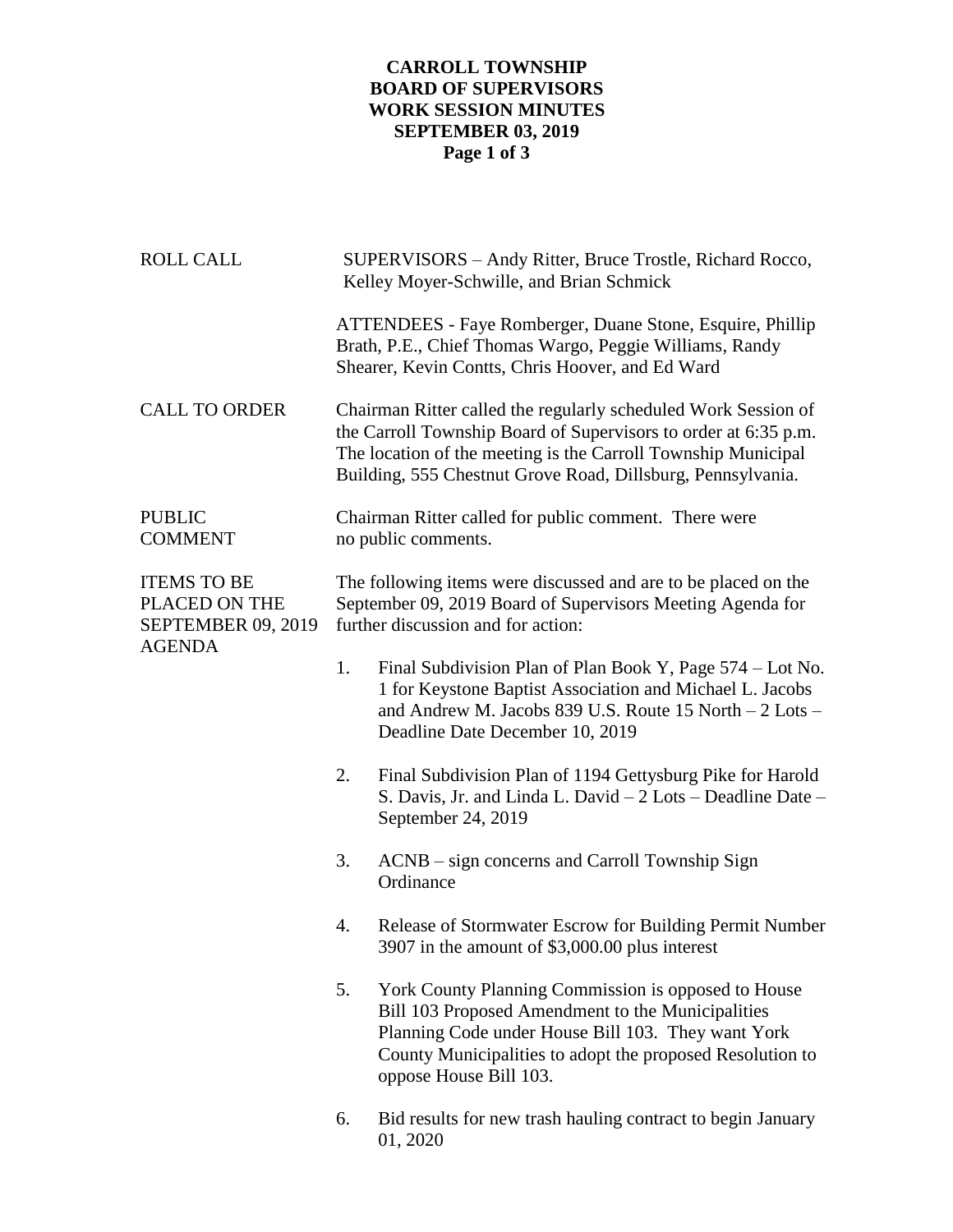## **CARROLL TOWNSHIP BOARD OF SUPERVISORS WORK SESSION MINUTES SEPTEMBER 03, 2019 Page 2 of 3**

| <b>ITEMS TO BE</b><br>PLACED ON THE<br><b>SEPTEMBER 09, 2019</b><br><b>AGENDA</b><br><b>CONTINUES</b> | 7.  | 2020 MMO for Police Pension                                                                                                                                                                                                                                                                                                                                                                                                                                                                            |
|-------------------------------------------------------------------------------------------------------|-----|--------------------------------------------------------------------------------------------------------------------------------------------------------------------------------------------------------------------------------------------------------------------------------------------------------------------------------------------------------------------------------------------------------------------------------------------------------------------------------------------------------|
|                                                                                                       | 8.  | 2020 MMO for Non Uniform Pension                                                                                                                                                                                                                                                                                                                                                                                                                                                                       |
|                                                                                                       | 9.  | U.S. Route 15 and Golf Course Road Safety Concerns and<br>Flashing Lights and Speed Detector Machine to show your<br>speed before Golf Course Road                                                                                                                                                                                                                                                                                                                                                     |
|                                                                                                       | 10. | Update on the Carroll Township Police Contract                                                                                                                                                                                                                                                                                                                                                                                                                                                         |
|                                                                                                       | 11. | Proposed Ordinance Number 2019-243 – An Ordinance to<br>approve, adopt and enact an Ordinance Codification for the<br>Township of Carroll, County of York, Commonwealth of<br>Pennsylvania; to provide for the repeal of certain legislation<br>not included therein; to save from repeal certain other<br>legislation not included therein; and to provide penalties for<br>tampering with the code $-$ is advertised and ready for action<br>Monday, September 09, 2019 Board of Supervisors Meeting |
|                                                                                                       | 12. | Permission to advertise for RFP for Auditing Firms to do the<br>2019 Audit                                                                                                                                                                                                                                                                                                                                                                                                                             |
|                                                                                                       | 13. | August 05, 2019 Board of Supervisors Work Session<br>Minutes                                                                                                                                                                                                                                                                                                                                                                                                                                           |
|                                                                                                       | 14. | August 12, 2019 Board of Supervisors Meeting Minutes                                                                                                                                                                                                                                                                                                                                                                                                                                                   |
| <b>ITEMS DISCUSSED</b><br><b>AND REMOVED</b><br>FROM THE AGENDA                                       | 1.  | Nicole from DCED – to talk about Comprehensive Planning                                                                                                                                                                                                                                                                                                                                                                                                                                                |
|                                                                                                       | 2.  | York County Association of Townships of the Second Class<br>Annual Convention - Thursday, November 14, 2019                                                                                                                                                                                                                                                                                                                                                                                            |
|                                                                                                       | 3.  | Update on the On-Lot Management Districts No Pumps for<br>2018                                                                                                                                                                                                                                                                                                                                                                                                                                         |
|                                                                                                       | 4.  | Update on the Cody RMS                                                                                                                                                                                                                                                                                                                                                                                                                                                                                 |
|                                                                                                       | 5.  | Update – Stonebridge Crossing Phase $I - 10\%$ increase<br>request from \$399,091.02 to \$439,000.12 for 2018 – never                                                                                                                                                                                                                                                                                                                                                                                  |

received the 10% increase